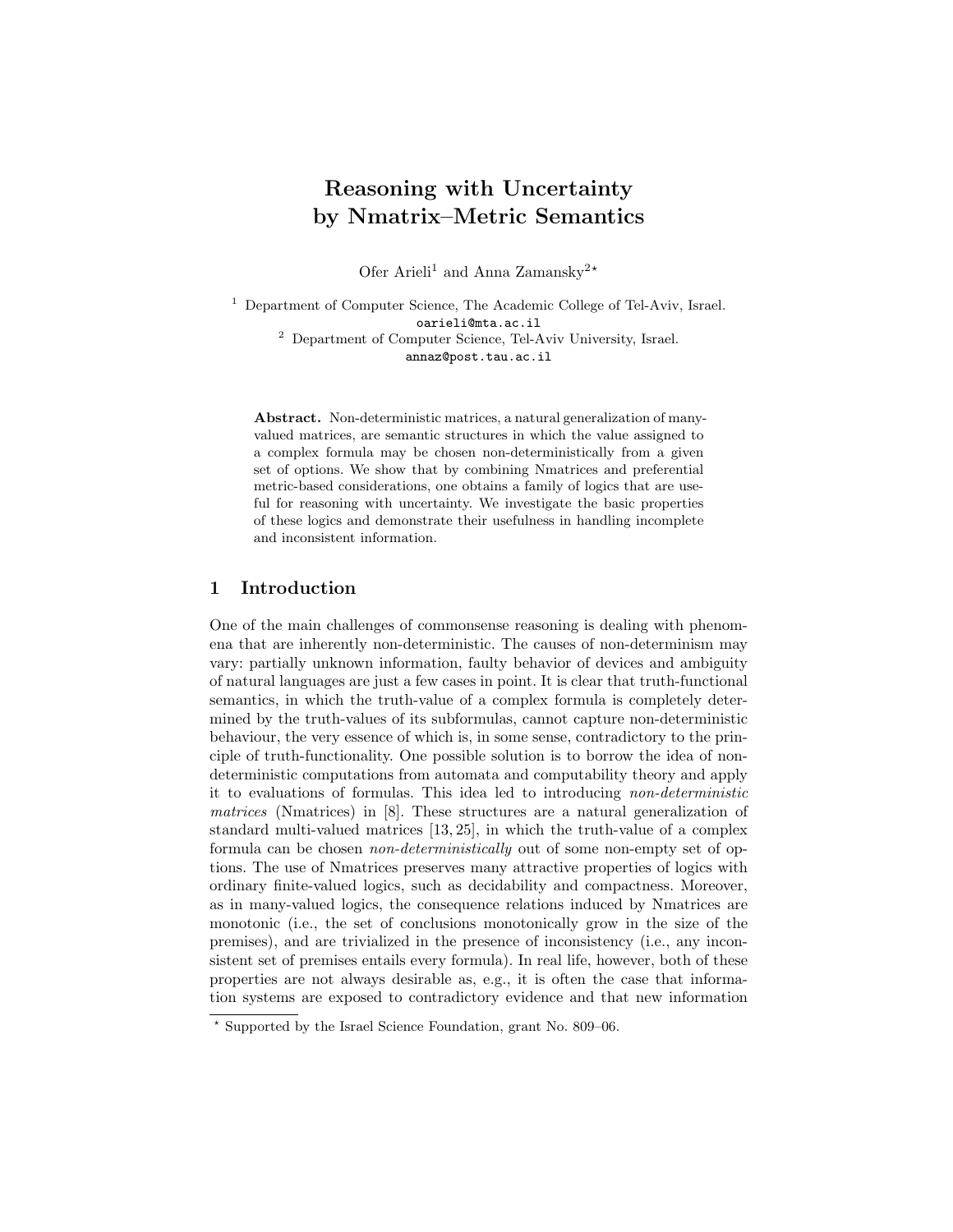requires a retraction of old assertions. To cope with this, Shoham [22] introduced the notion of preferential semantics (see also [20]), according to which an order relation, reflecting some condition or preference criteria, is defined on a set of valuations, and only the valuations that are minimal with respect to this order are relevant for making inferences from a given theory. Following this idea, we use metric-like considerations as our primary preference criteria. Such distance minimization considerations are a cornerstone behind many paradigms of handling incomplete or inconsistent information, such as belief revision [9, 14, 18, 23] database integration systems [1, 5, 10, 19], and formalisms for commonsense reasoning in the context of social choice theory  $[16, 21]$ . In  $[2, 3, 7]$  this approach is described in terms of entailment relations, based on a standard truth-functional semantics. As argued above, this cannot capture non-deterministic behavior, so instead, in this paper, we use logics based on Nmatrices as the underlying formalism for a preferential metric-based approach. We also consider some of the properties of the entailment relations that are obtained, demonstrate their applicability for reasoning under uncertainty by some case studies, and show the relation between reasoning in these cases and some well-known SAT problems.

# 2 Distance-Based Non-Deterministic Semantics

#### 2.1 Non-Deterministic Matrices

In what follows,  $\mathcal L$  denotes a propositional language with a set Atoms of atomic formulas. A theory  $\Gamma$  is a *finite multiset* of  $\mathcal{L}$ -formulas, for which Atoms( $\Gamma$ ) and  $S\mathsf{F}(T)$  denote, respectively, the atomic formulas of  $\Gamma$  and the subformulas of  $\Gamma$ . Below, we shortly reproduce the main definitions from [8].

**Definition 1.** A non-deterministic matrix (henceforth, Nmatrix) for  $\mathcal{L}$  is a tuple  $\mathcal{M} = \langle \mathcal{V}, \mathcal{D}, \mathcal{O} \rangle$ , where V is a non-empty set of truth values, D is a non-empty proper subset of V, and for every *n*-ary connective  $\diamond$  of  $\mathcal{L}, \mathcal{O}$  includes an *n*-ary function  $\delta$  from  $\mathcal{V}^n$  to  $2^{\mathcal{V}} - {\emptyset}.$ 

**Definition 2.** An *M*-valuation is a function  $\nu : \mathcal{L} \to \mathcal{V}$  that satisfies the following condition for every *n*-ary connective  $\diamond$  of  $\mathcal L$  and every  $\psi_1, \ldots, \psi_n \in \mathcal L$ ,

$$
\nu(\diamond(\psi_1,\ldots,\psi_n))\in\widetilde{\diamond}(\nu(\psi_1),\ldots,\nu(\psi_n)).
$$

We denote by  $\Lambda_M$  the space of all the M-valuations.

Note that in Nmatrices the truth-values assigned to  $\psi_1, \ldots, \psi_n$  do not uniquely determine the truth-value assigned to  $\diamond(\psi_1,\ldots,\psi_n)$ , as  $\nu$  makes a non-deterministic choice out of the set of options  $\tilde{\diamond}(\nu(\psi_1), \ldots, \nu(\psi_n))$ . Thus, the non-deterministic semantics is non-truth-functional, as opposed to standard many-valued logics.

*Example 1.* Let  $M = \{\{t, f\}, \{t\}, \emptyset\}$ , where  $\emptyset$  contains the following operators:

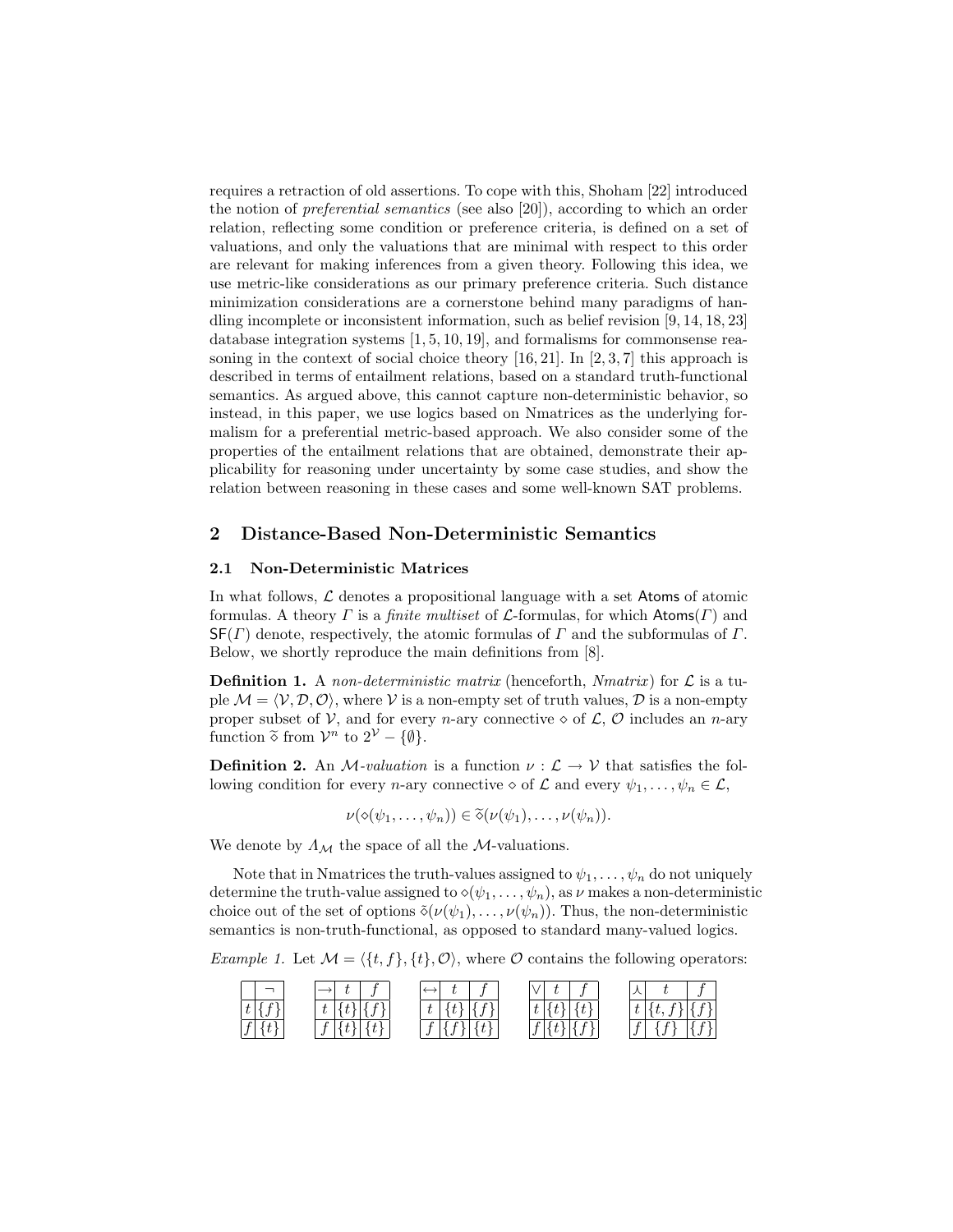Let  $p, q \in$  Atoms and  $\nu_1, \nu_2 \in \Lambda_{\mathcal{M}}$ , such that  $\nu_1(p) = \nu_2(p) = \nu_1(q) = \nu_2(q) = t$ ,  $\nu_1(p \wedge q) = t$  and  $\nu_2(p \wedge q) = f$ . While  $\nu_1$  and  $\nu_2$  coincide on, e.g.,  $p \vee q$ , and on the proper subformulas of  $p \wedge q$ , they make different non-deterministic choices for  $p \wedge q$ .

**Definition 3.** A valuation  $\nu \in \Lambda_M$  is a model of (or satisfies) a formula  $\psi$  in M if  $\nu(\psi) \in \mathcal{D}$ .  $\nu$  is a model in M of a set  $\Gamma$  of formulas if it satisfies every formula in Γ. A formula  $\psi$  is M-satisfiable if it is satisfied by a valuation in  $\Lambda_{\mathcal{M}}$ .  $\psi$  is an M-tautology if it is satisfied by every valuation in  $\Lambda_{\mathcal{M}}$ .

**Definition 4.** For an Nmatrix M, a formula  $\psi$ , and a theory  $\Gamma$  in  $\mathcal{L}$ , denote:  $mod_{\mathcal{M}}(\psi) = {\nu \in \Lambda_{\mathcal{M}} \mid \nu(\psi) \in \mathcal{D}}$  and  $mod_{\mathcal{M}}(\Gamma) = \cap_{\psi \in \Gamma} mod_{\mathcal{M}}(\psi)$ .

**Definition 5.** The consequence relation that is induced by an Nmatrix  $M$  is defined by:  $\Gamma \models_M \psi$  if  $mod_\mathcal{M}(\Gamma) \subseteq mod_\mathcal{M}(\psi)$ .

In this paper we concentrate on two-valued Nmatrices with  $\mathcal{V} = \{t, f\}$  and  $\mathcal{D} = \{t\}$ , and denote by M such an Nmatrix.

#### 2.2 Preferential Distance-Based Entailments

Next, we augment non-deterministic semantics with preferential considerations. The idea is simple: given a distance function  $d$  on a space of valuations, reasoning with a set of premises  $\Gamma$  is based on those valuations that are 'd-closest' to  $\Gamma$ (called the *most plausible valuations* of  $\Gamma$ ). For instance, under the standard interpretation of negation, it is intuitively clear that valuations in which  $q$  is true should be closer to  $\Gamma = \{p, \neg p, q\}$  than valuations in which q is false, and so q should follow from  $\Gamma$  while  $\neg q$  should not follow from  $\Gamma$ , although  $\Gamma$  is not consistent. The formal details are given in [2, 3] and are adapted to the non-deterministic case in what follows.

**Definition 6.** A *pseudo-distance* on a set U is a total function  $d: U \times U \to \mathbb{R}^+$ , satisfying the following conditions:

- symmetry: for all  $\nu, \mu \in U$   $d(\nu, \mu) = d(\mu, \nu),$
- *identity preservation:* for all  $\nu, \mu \in U$   $d(\nu, \mu) = 0$  iff  $\nu = \mu$ .

A pseudo-distance d is a distance (metric) on U if it has the following property:

- triangular inequality: for all  $\nu, \mu, \sigma \in U$   $d(\nu, \sigma) \leq d(\nu, \mu) + d(\mu, \sigma)$ .

Example 2. For every  $\mathcal{M}$ , the following two functions are distances on  $\Lambda_{\mathcal{M}}$ .

- The drastic distance:  $d_U(\nu,\mu) = 0$  if  $\nu = \mu$  and  $d_U(\nu,\mu) = 1$  otherwise.
- The Hamming distance:  $d_H(\nu,\mu) = |\{p \in \text{Atoms} \mid \nu(p) \neq \mu(p)\}|$ .<sup>34</sup>

 $3$  Here, the set Atoms of the atomic formulas in the language is assumed to be *finite*.

<sup>4</sup> The drastic distance is also known as the discrete metric, and Hamming distance is sometimes called Dalal distance [11], or the symmetric difference. For other representations of distances between propositional valuations see, e.g., [16].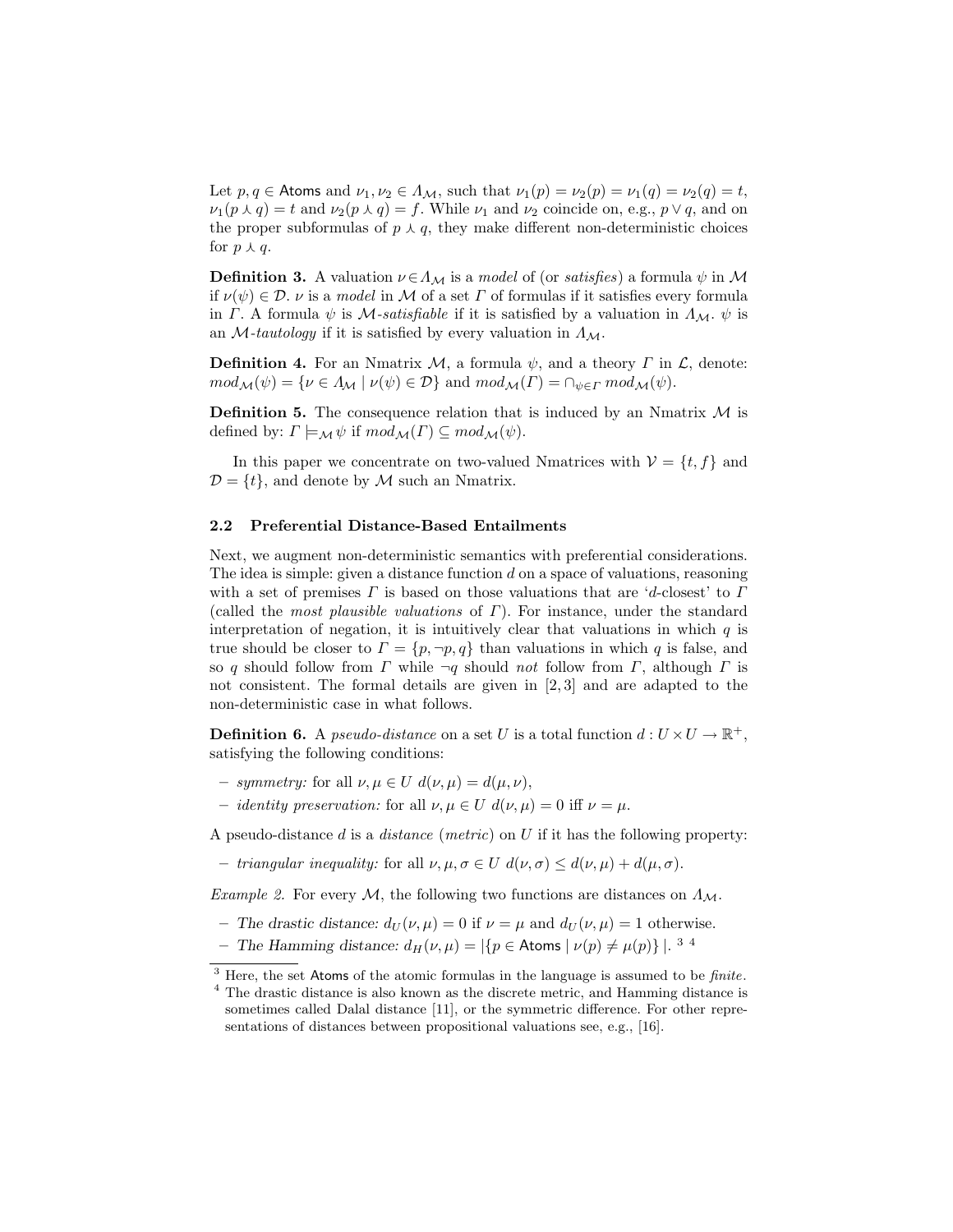The non-deterministic character of our framework induces some further restrictions on the distances that we shall use. This is so, since two valuations for an Nmatrix can agree on all the atoms of a formula, but still assign two different values to that formula, thus for computing distances between valuations it is not enough to consider only atomic formulas.<sup>5</sup> It follows that even under the assumption that the set of atoms is finite, there are infinitely many complex formulas to consider. To handle this, the distance computations in the sequel are context dependent, that is: restricted to a certain set of relevant formulas.

**Definition 7.** A *context*  $C$  is a finite set of  $\mathcal{L}$ -formulas closed under subformulas. The restriction to C of a valuation  $\nu \in \Lambda_{\mathcal{M}}$  is a valuation  $\nu^{\downarrow}$ C on C, such that  $\nu^{\downarrow}C(\psi) = \nu(\psi)$  for every  $\psi$  in C. The restriction to C of  $\Lambda_M$  is the set  $\Lambda_M^{\downarrow}C$  $\{\nu^{\downarrow c} \mid \nu \in A_{\mathcal{M}}\}$ , that is,  $A_{\mathcal{M}}^{\downarrow c}$  consists of all the *M*-valuations on C.

*Example 3.* Consider the following functions on  $\Lambda_{\mathcal{M}}^{|\mathsf{SF}(T)} \times \Lambda_{\mathcal{M}}^{|\mathsf{SF}(T)|}$ :

$$
- d_U^{\text{LSF}(F)}(\nu, \mu) = \begin{cases} 0 & \text{if } \nu(\psi) = \mu(\psi) \text{ for every } \psi \in \text{SF}(F), \\ 1 & \text{otherwise.} \end{cases}
$$

$$
- d_H^{\text{LSF}(F)}(\nu, \mu) = |\{\psi \in \text{SF}(F) \mid \nu(\psi) \neq \mu(\psi)\}|.
$$

**Proposition 1.**  $d_{U}^{\downarrow \mathsf{SF}(\varGamma)}$  $\downarrow^{\mathsf{S}\mathsf{F}(\varGamma)}$  and  $d_H^{\mathsf{L}\mathsf{S}\mathsf{F}(\varGamma)}$  are distance functions on  $\Lambda_{\mathcal{M}}^{\mathsf{L}\mathsf{S}\mathsf{F}(\varGamma)}$ . <sup>6</sup>

**Definition 8.** Let d be a function on  $\cup_{\mathcal{M}} = \bigcup_{\{C = \mathsf{SF}(T) | T \in 2^{\mathcal{L}}\}} \Lambda_{\mathcal{M}}^{\mathcal{L}} \times \Lambda_{\mathcal{M}}^{\mathcal{L}}$ 

- The restriction of d to a context C is a function  $d^{\downarrow \mathsf{C}}$  on  $A^{\downarrow \mathsf{C}}_{\mathcal{M}} \times A^{\downarrow \mathsf{C}}_{\mathcal{M}}$ , defined for every  $\nu, \mu \in \Lambda_{\mathcal{M}}^{\mathcal{L}}$  by  $d^{\mathcal{L}}(\nu, \mu) = d(\nu, \mu)$ .
- d is a generic (pseudo) distance on  $\Lambda_{\mathcal{M}}$ , if for every context C,  $d^{\downarrow \mathsf{C}}$  is a (pseudo) distance on  $\Lambda_{\mathcal{M}}^{\mathcal{L}}$ .

Example 4. Given an Nmatrix M for L, define the functions  $d_U$  and  $d_H$  on  $\cup_{\mathcal{M}}$ as follows: for every context C and every  $\nu, \nu \in \Lambda^{\downarrow C}_{\mathcal{M}}$ ,

$$
- d_U(\nu, \mu) = \begin{cases} 0 & \text{if } \nu = \mu, \\ 1 & \text{otherwise.} \end{cases}
$$
  
- 
$$
d_H(\nu, \mu) = |\{\psi \in \mathsf{C} \mid \nu(\psi) \neq \mu(\psi)\}|.
$$

The restrictions of the two functions to a context  $C = SF(\Gamma)$  are given in Example 3. By Proposition 1, then, both of these functions are generic distances on  $\Lambda_M$  for every Nmatrix M.

<sup>5</sup> Thus, e.g., the Hamming distance defined in the last example should be adjusted to the non-deterministic case, so that differences in the truth assignment of complex formulas will be taken into consideration as well.

 $6$  This proposition is easily verifiable. Proofs of some other propositions in this paper appear in the appendix.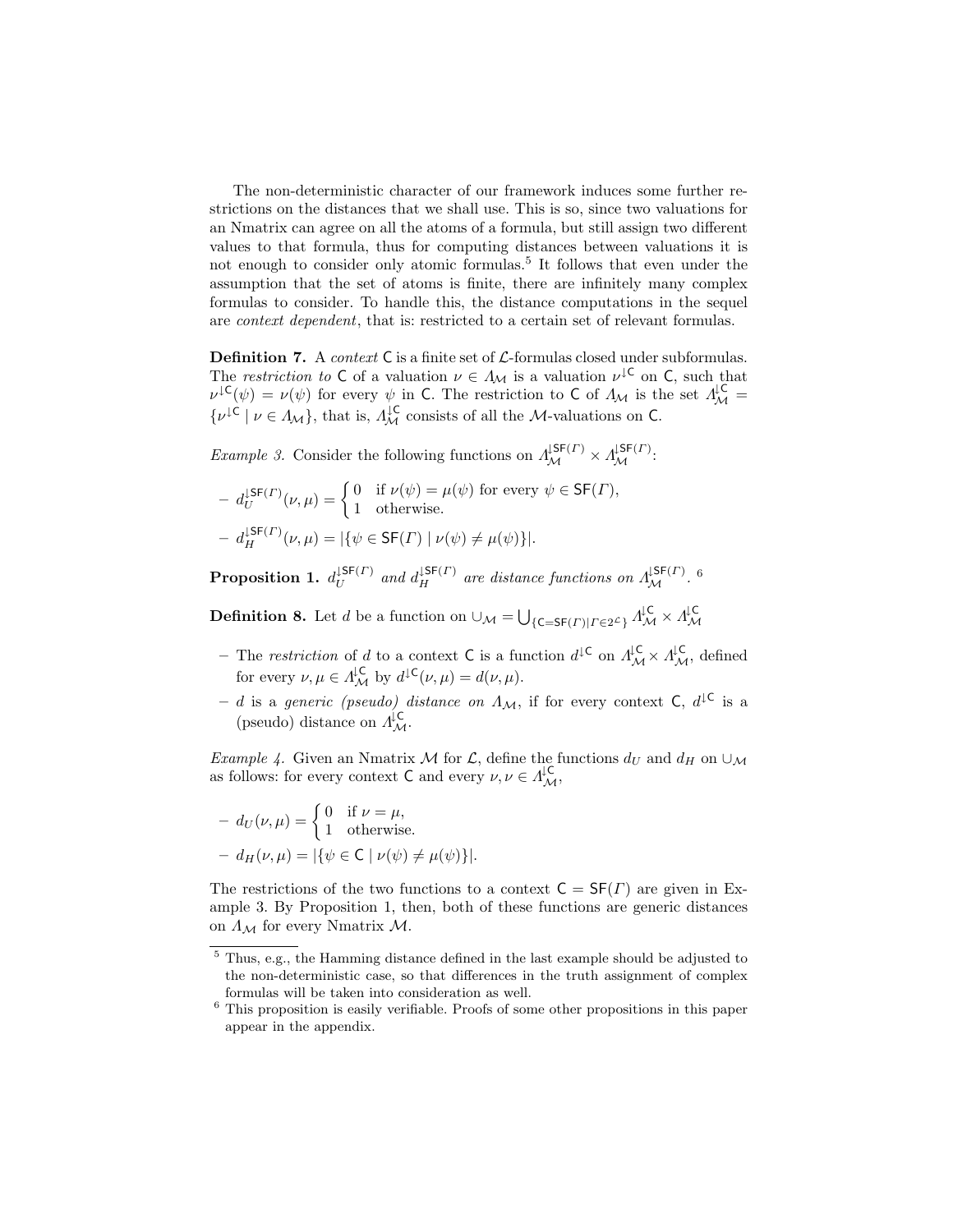*Note 1.* Denote by  $\mathcal{M}_c$  the Nmatrix for the language  $\{\neg, \wedge, \vee, \rightarrow\}$  with the classical interpretations of the connectives (i.e.,  $\mathcal{M}_c$  is similar to the classical deterministic matrix, except that its valuation functions return singletons of truth-values instead of truth-values). Under the assumption that the set of atoms is finite, the distance functions in Example 2 can be represented in the non-deterministic case as metrics on  $\Lambda_{\mathcal{M}_c}^{\mathsf{IAtoms}}$ ; In the notations of Example 4, they are generic distances on  $\Lambda_{\mathcal{M}_c}$ , denoted by  $d_U^{\downarrow \mathsf{Atoms}}$  and  $d_H^{\downarrow \mathsf{Atoms}}$ .

**Definition 9.** A numeric aggregation function is total function  $f$  whose argument is a multiset of real numbers and whose values are real numbers, such that: (i) f is non-decreasing in the value of its argument,<sup>7</sup> (ii)  $f(\lbrace x_1,\ldots,x_n \rbrace)=0$  iff  $x_1 = x_2 = \dots x_n = 0$ , and (iii)  $f({x}) = x$  for every  $x \in \mathbb{R}$ .

**Definition 10.** A (distance-based, non-deterministic) setting for a language  $\mathcal{L}$ , is a triple  $S = \langle M, d, f \rangle$ , where M is a non-deterministic matrix for L, d is a generic distance on  $\Lambda_{\mathcal{M}}$ , and f is an aggregation function.

**Definition 11.** Given a setting  $S = \langle M, d, f \rangle$  for a language L, a valuation  $\nu \in \Lambda_{\mathcal{M}}$ , and a set  $\Gamma = {\psi_1, \ldots, \psi_n}$  of formulas in  $\mathcal{L}$ , define:

$$
- d^{\text{LSF}(T)}(\nu, \psi_i) =
$$
\n
$$
\begin{cases}\n\min\{d^{\text{LSF}(T)}(\nu^{\text{LSF}(T)}, \mu^{\text{LSF}(T)}) \mid \mu \in mod_{\mathcal{M}}(\psi_i)\} & \text{if } mod_{\mathcal{M}}(\psi_i) \neq \emptyset, \\
1 + \max\{d^{\text{LSF}(T)}(\mu_1^{\text{LSF}(T)}, \mu_2^{\text{LSF}(T)}) \mid \mu_1, \mu_2 \in \Lambda_{\mathcal{M}}\} & \text{otherwise.} \\
-\delta_{d,f}^{\text{LSF}(T)}(\nu, \Gamma) = f(\{d^{\text{LSF}(T)}(\nu, \psi_1), \dots, d^{\text{LSF}(T)}(\nu, \psi_n)\}).\n\end{cases}
$$

*Note 2.* In every setting  $S = \langle M, d, f \rangle$ , the following properties hold:

- 1. In the two extreme degenerate cases, when  $\psi$  is either a tautology or a contradiction w.r.t.  $\mathcal{M}$ , all the valuations are equally distant from  $\psi$ . Otherwise, the valuations that are closest to  $\psi$  are its models and their distance to  $\psi$  is zero. This also implies that  $\delta_{d,f}^{\downarrow \mathsf{SF}(T)}(\nu, \Gamma) = 0$  iff  $\nu \in mod_{\mathcal{M}}(\Gamma)$  (see also [3]).
- 2. A natural property of distances between valuations and formulas is that they are not affected (biased) by irrelevant formulas (those that are not part of the relevant context):

**Proposition 2 (unbiasedness).** For every  $\nu_1, \nu_2 \in A_{\mathcal{M}}$ ,  $C = SF(\Gamma)$ , and  $\psi \in \Gamma$ , if  $\nu_1^{\downarrow \mathsf{C}} = \nu_2^{\downarrow \mathsf{C}}$  then  $d^{\downarrow \mathsf{C}}(\nu_1, \psi) = d^{\downarrow \mathsf{C}}(\nu_2, \psi)$  and  $\delta_{d,f}^{\downarrow \mathsf{C}}(\nu_1, \Gamma) = \delta_{d,f}^{\downarrow \mathsf{C}}(\nu_2, \Gamma)$ .

Now we define entailment relations based on distance minimization.

**Definition 12.** Given a setting  $S = \langle M, d, f \rangle$ , the most plausible valuations of a theory  $\Gamma$  are defined as follows:

$$
\Delta_{\mathcal{S}}(\Gamma) = \begin{cases} \{ \nu \in \Lambda_{\mathcal{M}} \mid \forall \mu \in \Lambda_{\mathcal{M}} \; \delta_{d,f}^{\downarrow \mathsf{S}\mathsf{F}(\Gamma)}(\nu, \Gamma) \leq \delta_{d,f}^{\downarrow \mathsf{S}\mathsf{F}(\Gamma)}(\mu, \Gamma) \} & \text{if } \Gamma \neq \emptyset, \\ \Lambda_{\mathcal{M}} & \text{otherwise.} \end{cases}
$$

**Definition 13.** Let  $S = \langle M, d, f \rangle$ . Define:  $\Gamma \models_S \psi$  if  $\Delta_S(\Gamma) \subseteq mod_M(\psi)$ .

<sup>7</sup> That is, the function value is non-decreasing when an element in the multiset is replaced by a larger element.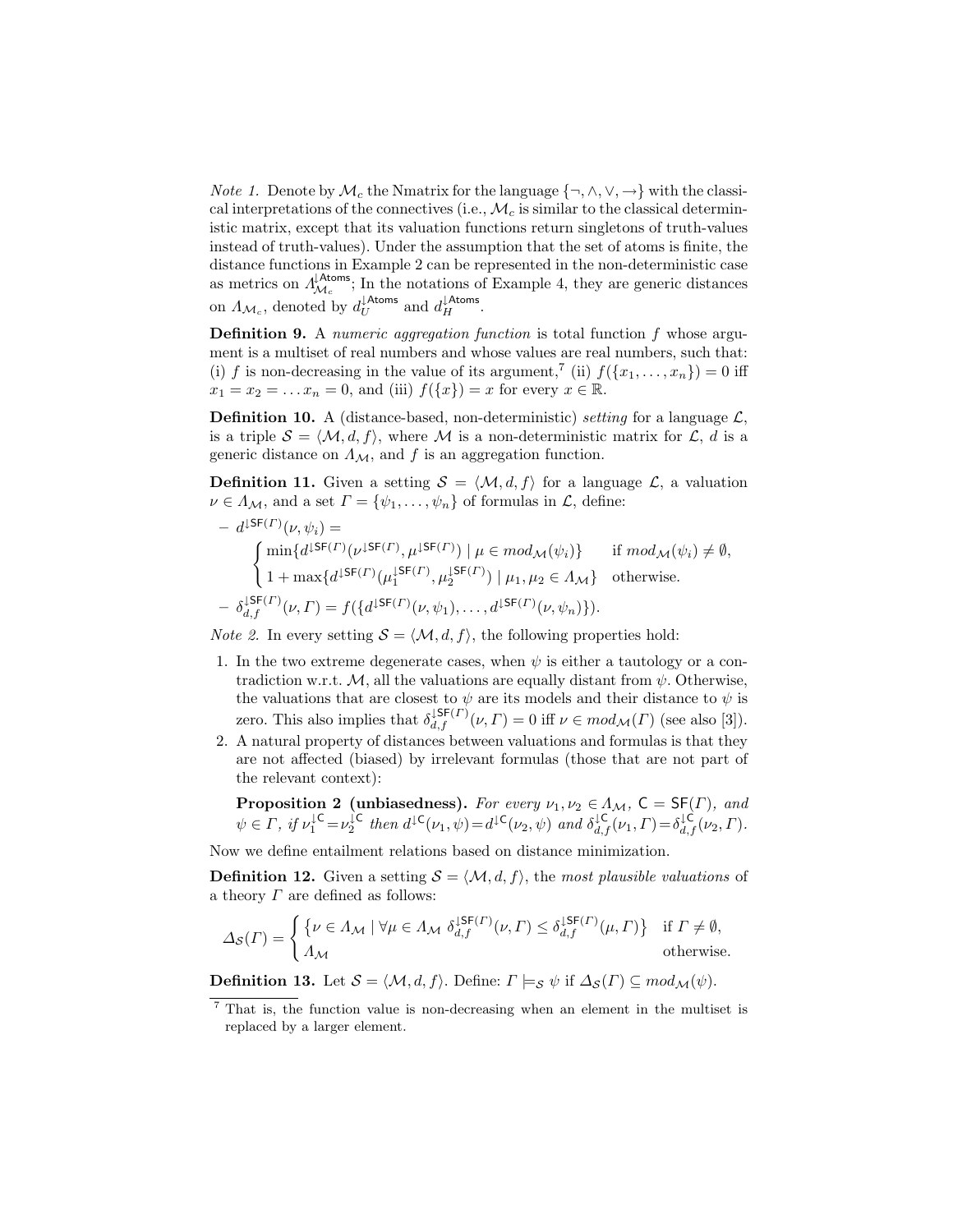#### 2.3 Examples of Reasoning with  $\models$  s

*Notation.* Given a theory  $\Gamma$  with  $\mathsf{SF}(\Gamma) = \{\psi_1, \psi_2, \dots, \psi_n\}$ , a valuation  $\nu \in \mathbb{R}$  $\Lambda_{\mathcal{M}}^{I \mathsf{SF}(F)}$  is represented by  $\{\psi_1 : \nu(\psi_1), \psi_2 : \nu(\psi_2), \ldots, \psi_n : \nu(\psi_n)\}.$ 

Example 5. Let  $S = \langle M, d_U, \Sigma \rangle$ , where M is the Nmatrix considered in Example 1. Let  $\Gamma = \{p, \neg p, q, \neg(p \wedge q)\}\.$  Then:

$$
\Delta_{\mathcal{S}}(\Gamma) = \left\{ \begin{aligned} &\{p:t, \neg p: f, q:t, p \curlywedge q: f, \neg (p \curlywedge q): t\}, \\ &\{p: f, \neg p: t, q:t, p \curlywedge q: f, \neg (p \curlywedge q): t\} \end{aligned} \right\}.
$$

Thus,  $\Gamma \models_{\mathcal{S}} q$  and  $\Gamma \models_{\mathcal{S}} \neg (p \land q)$ , while  $\Gamma \not\models_{\mathcal{S}} p$  and  $\Gamma \not\models_{\mathcal{S}} \neg p$ .

Example 6. A reasoner wants to learn as much as possible about a (black-box) circuit, the structure of which is assumed to be the following:





Here,  $G_1$  and  $G_2$  are two AND gates that are faulty or behave unpredictably when both of their input lines are 'on'.<sup>8</sup> After experimenting with the circuit, the reasoner concludes that if one of the input lines is 'on' then so is the output line. This situation may be represented by the Nmatrix  $M$  of Example 1 as follows:

$$
\Gamma = \{ (in_1 \vee in_2 \vee in_3) \to out \},
$$

where *out* denotes the formula  $((in_1 \wedge in_2) \wedge in_3)$ . Here,  $\Lambda_{\mathcal{M}}^{\mathsf{LSF}(F)}$  has 11 elements (see the appendix), two of them are models of  $\Gamma$ . Thus, by Lemma 1 below, for every setting  $S$ ,

$$
\Delta_{\mathcal{S}}(\Gamma) = mod_{\mathcal{M}}(\Gamma) = \left\{ \begin{aligned} &\{in_1:t, in_2:t, in_3:t, in_1 \lambda in_2:t, out:t\}, \\ &\{in_1:f, in_2:f, in_3:f, in_1 \lambda in_2:f, out:f\} \end{aligned} \right\},\,
$$

so the reasoner may conclude that when all the input lines have the same value, the output line of the circuit preserves this value.

Suppose now that the reasoner learns that the value of the output line is always different than the value of  $G_1$ . The new situation can be represented by

$$
\Gamma' = \Gamma \cup \{(in_1 \land in_2) \leftrightarrow \neg out\}
$$

.

<sup>8</sup> This may happen due to noises on or off chip, variations in the manufacturing process, adversary operations, etc.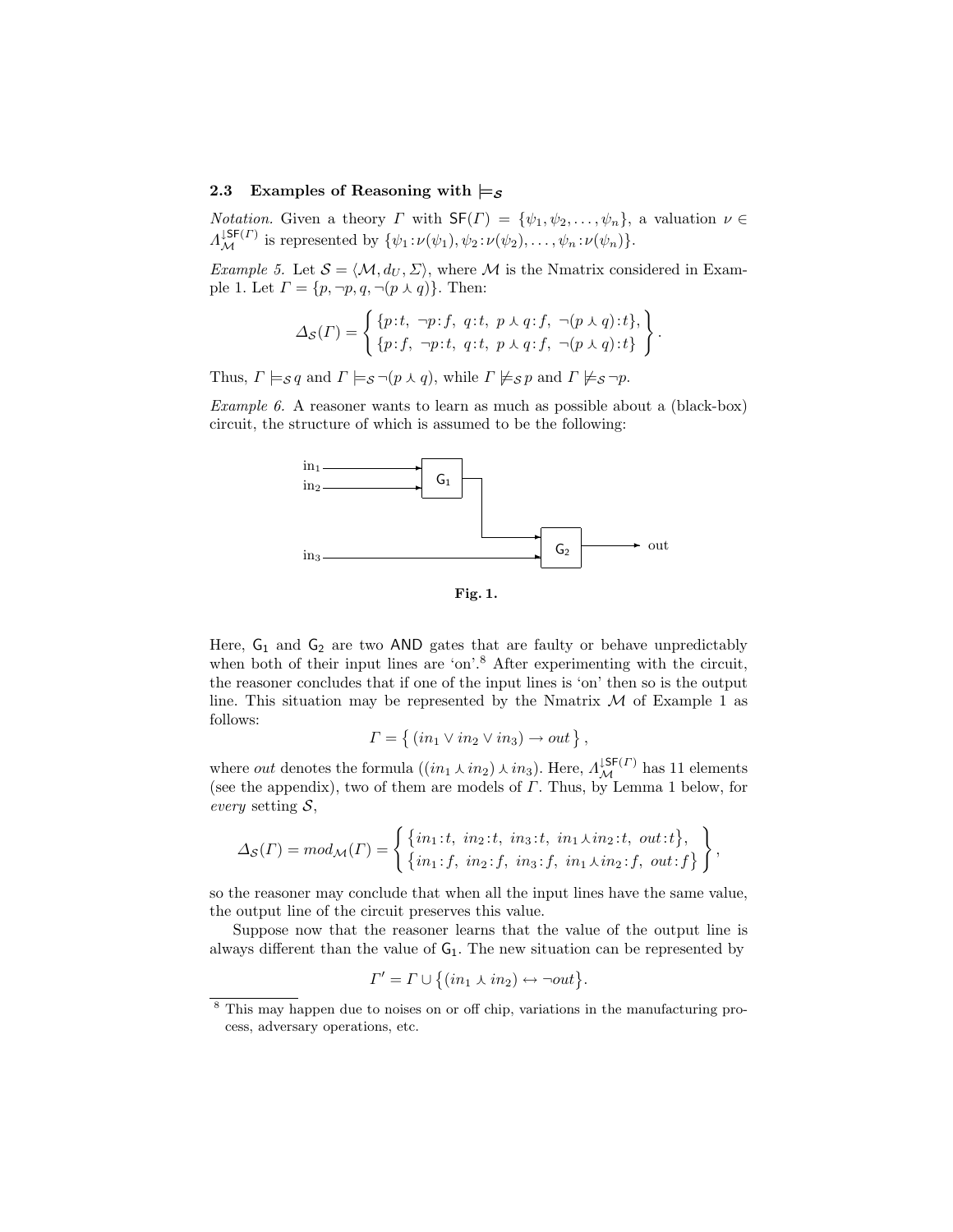It is easy to verify that  $\Gamma'$  is not M-satisfiable anymore, i.e. the new information is inconsistent with the reasoner's previous knowledge. In such cases the usual  $\models_{\mathcal{M}}$  entailment is trivialized: everything can be inferred from  $\Gamma'$ . This, however, is not the case for  $\models_{\mathcal{S}}$ . For instance, when  $\mathcal{S} = \langle \mathcal{M}, d_U, \Sigma \rangle$ , we have that

$$
\Delta_{\mathcal{S}}(\Gamma') = \begin{Bmatrix} \{in_1: t, in_2: t, in_3: t, in_1 \lambda in_2: t, out:t\}, \\ \{in_1: t, in_2: t, in_3: t, in_1 \lambda in_2: t, out:t\}, \\ \{in_1: t, in_2: t, in_3: f, in_1 \lambda in_2: t, out:t\}, \\ \{in_1: f, in_2: f, in_3: f, in_1 \lambda in_2: f, out:t\} \end{Bmatrix}
$$

.

Using  $\models$  s, the reasoner may still conclude from  $\Gamma'$  that if the value of all the input lines is 'off', this is also the value of the output line. This shows that  $\models_S$  is inconsistency-tolerant (see Proposition 4 below). On the other hand, a stronger assertion, that when the values of all input lines coincide the value of the output line is the same, is no longer a valid consequence of  $\Gamma'$ . This shows that  $\models_{\mathcal{S}}$  is non-monotonic (see Proposition 6 below).

# 3 General Properties of  $\models$  s

In this section, we consider some basic properties of the entailments that are induced by a setting  $S = \langle M, d, f \rangle$ . First, we consider the relation between basic and distance-based entailments.

**Proposition 3.** [6] For every setting  $S = \langle M, d, f \rangle$ , if  $\Gamma \models_S \psi$  then  $\Gamma \models_M \psi$ . Moreover, if  $\Gamma$  is M-satisfiable, then  $\Gamma \models_S \psi$  iff  $\Gamma \models_M \psi$ .

Proposition 3 follows from the fact that if  $\Gamma$  is not M-satisfiable then  $\Gamma \models_M \psi$ for *every*  $\psi$ , and from the following lemma:

**Lemma 1.** [6]  $\Gamma$  is M-satisfiable iff  $\Delta_{\mathcal{S}}(\Gamma) = mod_{\mathcal{M}}(\Gamma)$ .

Thus,  $\models_S$  coincides with  $\models_M$  w.r.t. M-consistent premises. In contrast to  $\models_M$ , however,  $\models$ s tolerates inconsistent information in a non-trivial way, thus, as Proposition 4 shows,  $\models$ <sub>S</sub> is paraconsistent.

**Definition 14.**  $\Gamma_1$  and  $\Gamma_2$  are called *independent* if  $\text{Atoms}(\Gamma_1) \cap \text{Atoms}(\Gamma_2) = \emptyset$ .

The next proposition is an improvement of a similar proposition in [6].

**Proposition 4 (paraconsistency).** For every  $\Gamma$  and every  $\psi$  such that  $\Gamma$  and  $\{\psi\}$  are independent,  $\Gamma \models_S \psi$  iff  $\psi$  is an M-tautology.

Corollary 1 (weak paraconsistency). For every  $\Gamma$  there is a  $\psi$  s.t.  $\Gamma \not\models_{\mathcal{S}} \psi$ .

A related property is that  $\models$ s preserves the consistency of its conclusions:

**Definition 15.** An Nmartix  $M = \langle \{t, f\}, \{t\}, \mathcal{O} \rangle$  is with negation, if there is a unary function  $\tilde{\neg}$  in  $\mathcal O$  such that  $\tilde{\neg}(t) = \{f\}$  and  $\tilde{\neg}(f) = \{t\}$ . A setting  $S = \langle M, d, f \rangle$  is with negation if its Nmatrix M is with negation.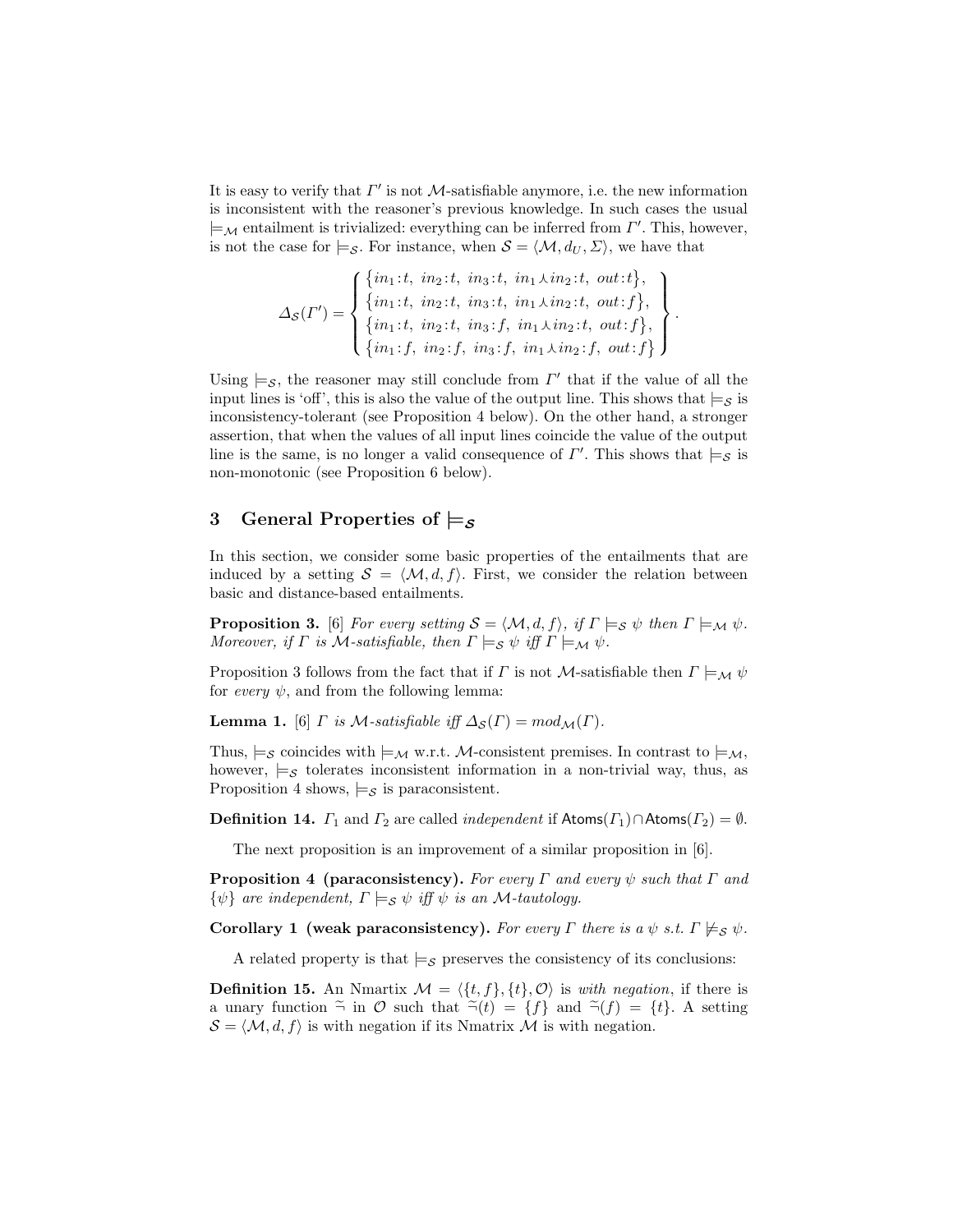**Proposition 5.** [6] Let S be a setting with negation. Then for every  $\Gamma$  and every  $\psi$ , if  $\Gamma \models_{\mathcal{S}} \psi$  then  $\Gamma \not\models_{\mathcal{S}} \neg \psi$ .

We now consider to what extent the entailment relations of our framework are non-monotonic (i.e., whether conclusions may be revised in light of new information).

**Proposition 6 (non-monotonicity).** Let  $S = \langle M, d, f \rangle$  be a setting with negation. Then  $\models$  is non-monotonic.

In spite of Proposition 6, even for settings with negation, one may specify conditions under which the entailment relations have some monotonic characteristics.

**Definition 16.** An aggregation function f is hereditary, if  $f(\{x_1, \ldots, x_n\})$  $f({y_1, \ldots, y_n})$  entails  $f({x_1, \ldots, x_n, z_1, \ldots, z_m}) < f({y_1, \ldots, y_n, z_1, \ldots, z_m}).$ 

Example 7. The aggregation function  $\Sigma$  is hereditary, while max is not.

The following proposition shows that in light of new information that is unrelated to the premises, previously drawn conclusions should not be retracted.<sup>9</sup>

**Proposition 7** (rational monotonicity). Let  $S = \langle M, d, f \rangle$  be a setting in which f is hereditary. If  $\Gamma \models_S \psi$ , then  $\Gamma, \phi \models_S \psi$  for every formula  $\phi$  such that  $\Gamma \cup {\psi}$  and  ${\phi}$  are independent.

The discussion above, on the non-monotonicity of  $\models s$ , brings us to the question to what extent these entailments can be considered as consequence relations.

**Definition 17.** A Tarskian *consequence relation* [24] for a language  $\mathcal{L}$  is a binary relation  $\vdash$  between sets of formulas of  $\mathcal L$  and formulas of  $\mathcal L$  that satisfies the following conditions:

Reflexivity: if  $\psi \in \Gamma$ , then  $\Gamma \vdash \psi$ . Monotonicity: if  $\Gamma \vdash \psi$  and  $\Gamma \subseteq \Gamma'$ , then  $\Gamma' \vdash \psi$ . Transitivity: if  $\Gamma \vdash \psi$  and  $\Gamma', \psi \vdash \phi$ , then  $\Gamma, \Gamma' \vdash \phi$ .

As follows from Example 5 and Proposition 6, entailments of the form  $\models$  s are, in general, neither reflexive nor monotonic. It is also not difficult to verify that in general  $\models$ s is not transitive either. In the context of non-monotonic reasoning, however, it is usual to consider the following weaker conditions that guarantee a 'proper behaviour' of nonmonotonic entailments in the presence of inconsistency (see, e.g., [4, 15, 17, 20]):

**Definition 18.** A *cautious* consequence relation for  $\mathcal{L}$  is a relation  $\sim$  between sets of  $\mathcal L$ -formulas and  $\mathcal L$ -formulas, that satisfies the following conditions:

Cautious Reflexivity: if  $\Gamma$  is M-satisfiable and  $\psi \in \Gamma$ , then  $\Gamma \sim \psi$ . Cautious Monotonicity [12]: if  $\Gamma \mid \sim \psi$  and  $\Gamma \mid \sim \phi$ , then  $\Gamma, \psi \mid \sim \phi$ . Cautious Transitivity [15]: if  $\Gamma \stackrel{\sim}{\sim} \psi$  and  $\Gamma, \psi \stackrel{\sim}{\sim} \phi$ , then  $\Gamma \stackrel{\sim}{\sim} \phi$ .

 $9$  This type of monotonicity is a kind of *rational monotonicity*, considered in [17].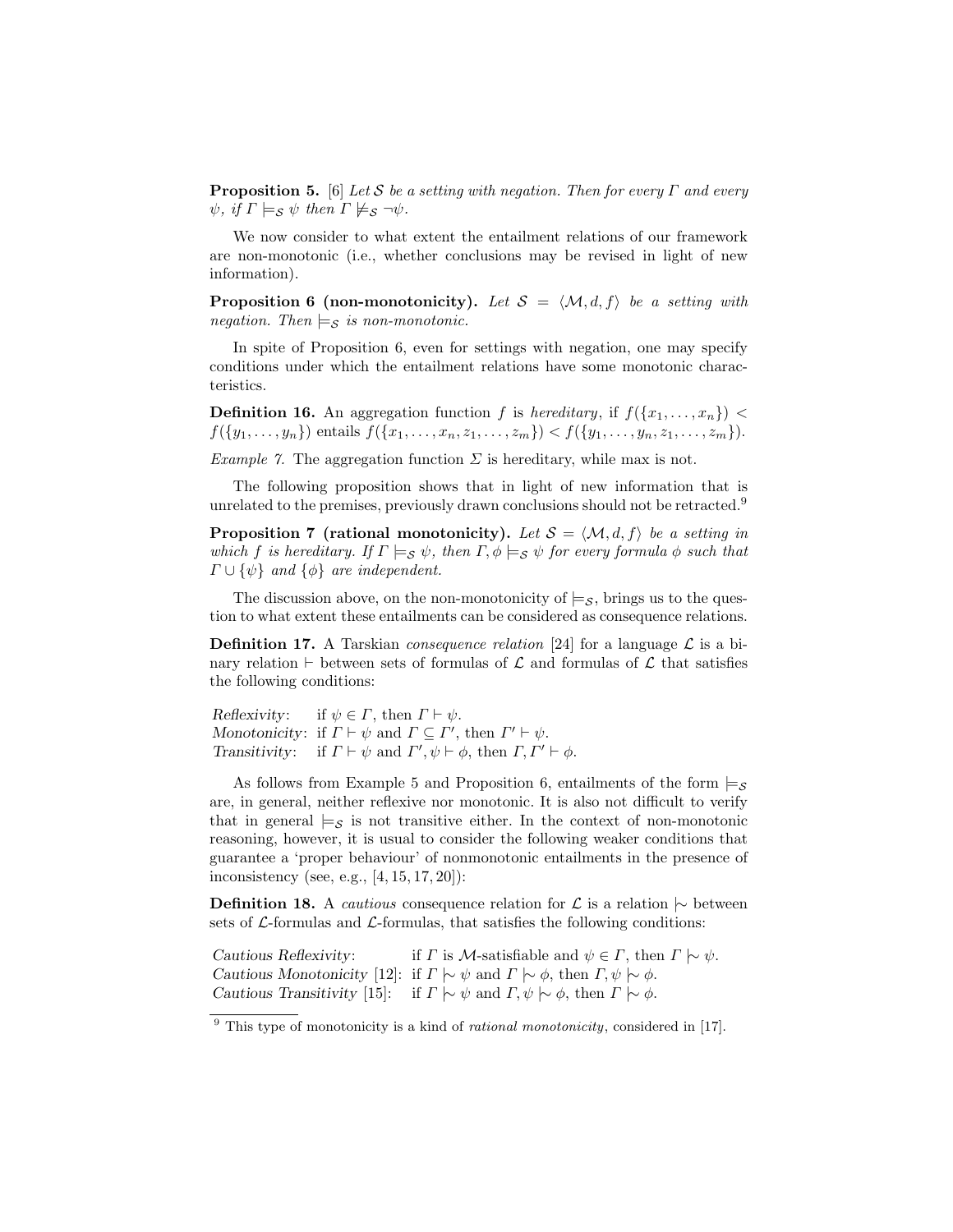The next result is another improvement of a similar proposition in [6].

**Proposition 8.** Let  $S = \langle M, d, f \rangle$  be a setting where f is hereditary. Then  $\models_S$ is a cautious consequence relation.

Regarding the computability of our entailments, we show that in most of the practical cases entailment checking is decidable.

**Definition 19.** A setting  $S = \langle M, d, f \rangle$  is *computable*, if f is computable, and there is an algorithm that computes  $d(\mu, \nu)$  for every context C and  $\mu, \nu \in \Lambda_{\mathcal{M}}^{\mathcal{LC}}$ .

Note 3. Clearly, all the distance and aggregation functions considered in this paper are computable. Yet, as the following example shows, this is not always the case. Let  $\mathcal{L} = \{\wedge\}$  be a propositional language and L a first-order language with a constant  $c$ , a unary function  $g$  and a binary relation  $R$ . Consider the following one-to-one mapping  $\Theta$  from L-formulas to  $\mathcal{L}$ -formulas: every symbol s in L is associated with an atomic formula  $p_s$  in L, and every L-formula  $\psi$  is mapped to the L-formula  $\Theta(\psi)$ , obtained by taking the conjunction of all the atomic formulas to which the symbols of  $\psi$  are mapped. For instance, the formula  $\forall x_1 \forall x_2 R(x_1, x_2)$  is mapped to  $p_{\forall} \wedge p_{x_1} \wedge p_{\forall} \wedge p_{x_2} \wedge p_R \wedge p_{(\land p_{x_1} \wedge p_{x_2} \wedge p_{\bot})}$ . formula  $\psi$  in  $\mathcal L$  is called *proper* if there is an *L*-formula  $\psi'$  s.t.  $\psi = \Theta(\psi')$ . Now, consider the following pseudo distance:

$$
d(\nu,\mu) = \begin{cases} 0 & \text{if } \nu = \mu, \\ 1 & \text{if } \nu \neq \mu \text{ and there is a proper } \psi \text{ s.t. } \nu, \mu \in \Lambda_{\mathcal{M}}^{\mathsf{LSF}(\psi)}, \\ & \text{and } \Theta^{-1}(\psi) \text{ is satisfiable,} \\ 2 & \text{otherwise.} \end{cases}
$$

Since  $\mathsf{SF}(\psi) \neq \mathsf{SF}(\phi)$  whenever  $\psi \neq \phi$ , the pseudo distance above is well defined. Now, as the satisfiability problem for L-formulas is undecidable, d is not computable.

**Proposition 9.** For every computable setting S, the question whether  $\Gamma \models_{\mathcal{S}} \psi$ is decidable.

# 4 Some Particular Cases of Reasoning with  $\models$ s

In this section we focus on drastic settings, i.e., settings with a drastic distance (see Examples 2 and 4). In this context we investigate the following aggregation functions:

**Definition 20.** An aggregation function f is range restricted if  $f(\lbrace x_1, \ldots, x_n \rbrace)$  ${x_1, \ldots, x_n}$ ; f is called *additive* if for any non-empty set S it can be represented as  $f(S) = g(|S|) \cdot \Sigma_{x \in S} x$ , for some function  $g : \mathbb{N}^+ \to \mathbb{R}^+$ .

Example 8. The maximum function is a range-restricted but not additive, while the summation (respectively, the average) is additive where  $g$  is uniformly 1 (respectively,  $g(n) = \frac{1}{n}$ ), but it is not range-restricted.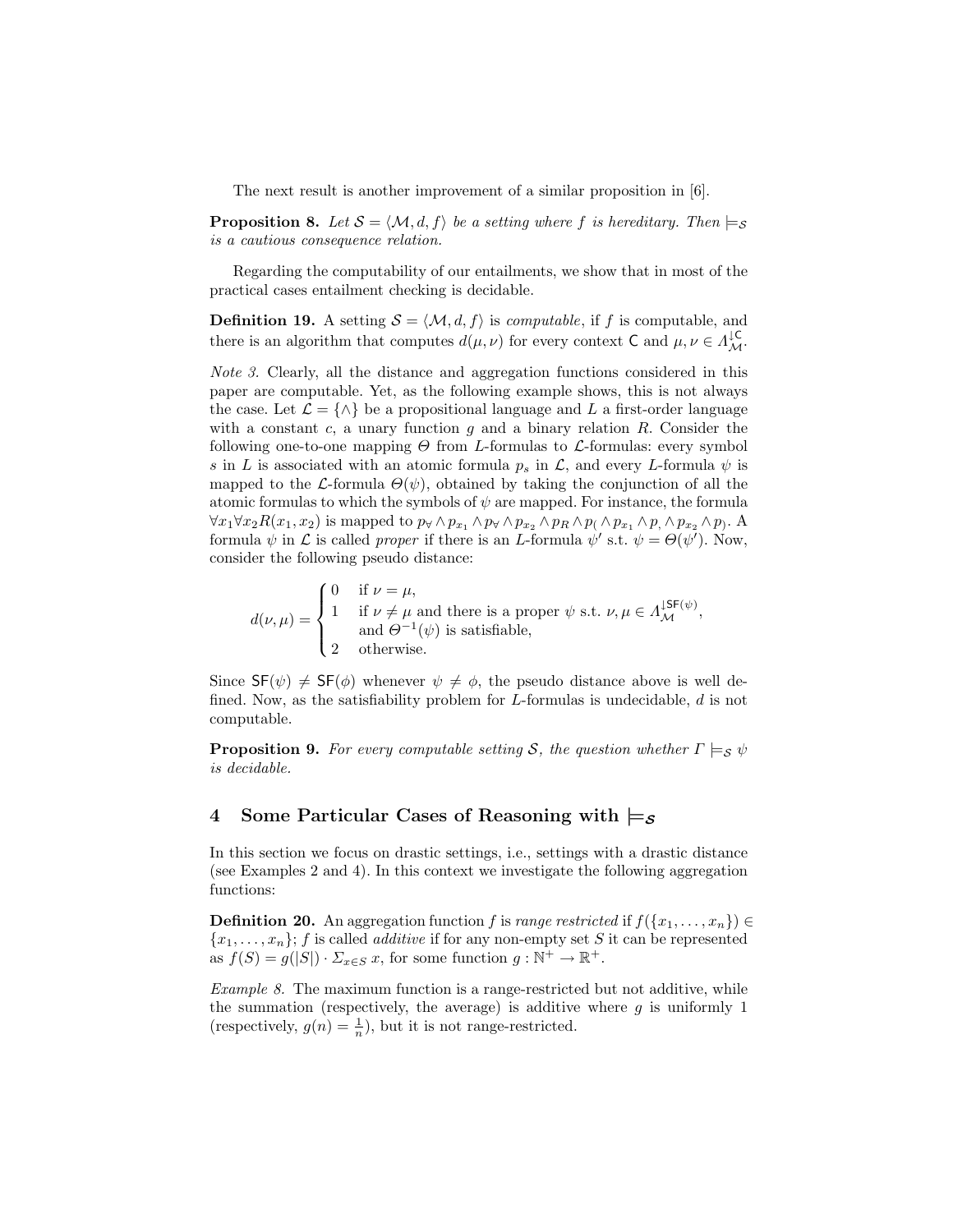The next proposition should be compared with Proposition 4.

**Proposition 10.** Let  $S = \langle M, d_U, f \rangle$  be a drastic setting in which f is range restricted. Let  $\Gamma$  be a set of formulas that is not M-satisfiable. Then  $\Gamma \models_S \psi$  iff  $\psi$  is an M-tautology.

**Corollary 2.** Let S be a drastic setting with a range-restricted aggregation function. If  $\Gamma \models_S \psi$  then either  $\Gamma \models_M \psi$  or  $\psi$  is an M-tautology.

The last corollary shows that reasoning with drastic distances and rangerestricted functions has a somewhat 'crude nature': either the set of premises is M-consistent, in which case the set of conclusions coincides with that of the basic entailment, or, in case of contradictory premises, only tautologies are entailed.

The behavior of drastic settings with additive functions is completely different: entailments in this case are closely related to the maximum satisfiability problem:

**Definition 21.** Let  $\text{SAT}_{\mathcal{M}}(\Gamma)$  be the set of all the *M*-satisfiable subsets of  $\Gamma$ . The set mSAT<sub>M</sub> $(\Gamma)$  of the maximally M-satisfiable subsets of  $\Gamma$  consistent of all the elements  $\Upsilon \in \text{SAT}_{\mathcal{M}}(\Gamma)$  such that  $|\Upsilon'| \leq |\Upsilon|$  for every  $\Upsilon' \in \text{SAT}_{\mathcal{M}}(\Gamma)$ .

*Note 4.* Clearly,  $mSAT_{\mathcal{M}}(\Gamma)$  is nonempty whenever  $\Gamma$  contains an *M*-satisfiable element.

**Proposition 11.** Let  $S = \langle M, d_U, f \rangle$  be a drastic setting with additive f and let  $\Gamma$  be a finite set of formulas. Then:

$$
\Delta_{\mathcal{S}}(\Gamma) = \begin{cases} \{ \nu \in mod_{\mathcal{M}}(\Upsilon) \mid \Upsilon \in \mathsf{mSAT}_{\mathcal{M}}(\Gamma) \} & \text{if } \mathsf{mSAT}_{\mathcal{M}}(\Gamma) \neq \emptyset, \\ A_{\mathcal{M}} & \text{otherwise.} \end{cases}
$$

**Corollary 3.** Let S be a drastic setting with additive f. If  $mSAT_{\mathcal{M}}(\Gamma) \neq \emptyset$  and  $\Gamma' \models_{\mathcal{M}} \psi$  for every  $\Gamma' \in \mathsf{mSAT}_\mathcal{M}(\Gamma)$ , then  $\Gamma \models_{\mathcal{S}} \psi$ .

Example 9. By taking  $S = \langle \mathcal{M}_c, d_U, \Sigma \rangle$  in the last corollary, we get that reasoning with summation of drastic distances is equivalent to checking classical entailments from the maximally consistent subsets of the premises.

Note 5. It is easy to verify that all the results in this section still hold for settings  $S = \langle M, d, f \rangle$ , where for every context  $C = SF(\Gamma)$  there is some constant  $k<sub>C</sub> > 0$ , such that for all  $\psi \in \Gamma$  and  $\nu \in \Lambda_{\mathcal{M}}$ ,

$$
d^{\downarrow \mathsf{C}}(\nu, \psi) = \begin{cases} 0 & \text{if } \nu \in \mathit{mod}_{\mathcal{M}}(\psi), \\ k_{\mathsf{C}} & \text{otherwise.} \end{cases}
$$

Note that drastic settings  $S = \langle M, d_U, f \rangle$  are a particular instance of this definition, in which  $k<sub>C</sub> = 1$  for every context C.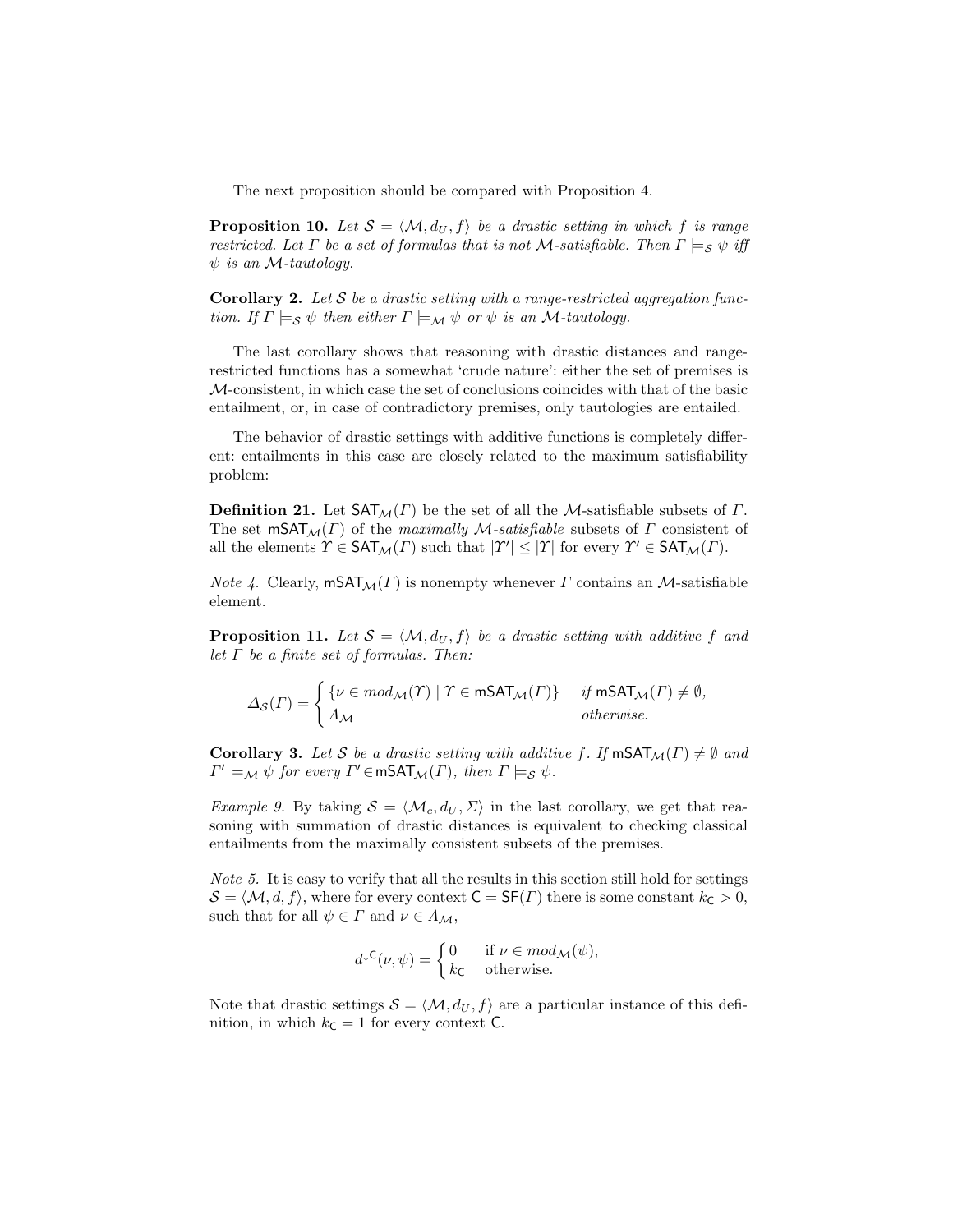## References

- 1. M. Arenas, L. Bertossi, and J. Chomicki. Answer sets for consistent query answering in inconsistent databases. Theory and Practice of Logic Programming, 3(4–5):393–424, 2003.
- 2. O. Arieli. Commonsense reasoning by distance semantics. In Proc. TARK'07, pages 33–41, 2007.
- 3. O. Arieli. Distance-based paraconsistent logics. International Journal of Approximate Reasoning, 2008. In press; doi =  $10.1016/j.ijar.2007.07.002$ .
- 4. O. Arieli and A. Avron. General patterns for nonmonotonic reasoning: from basic entailments to plausible relations. Logic Journal of the IGPL,  $8(2):119-148$ , 2000.
- 5. O. Arieli, M. Denecker, and M. Bruynooghe. Distance semantics for database repair. Annals of Mathematics and Artificial Intelligence, 50(3–4):389–415, 2007.
- 6. O. Arieli and A. Zamansky. Non-deterministic distance-based semantics. In Proc. AGI'08, Frontiers in Artificial Intelligence, vol.171, pages 39–50. IOS Press, 2008.
- 7. O. Arieli and A. Zamansky. Some simplified forms of reasoning with distance-based entailments. In Proc. 21st Canadian AI, LNAI 5032, pages 36–47. Springer, 2008.
- 8. A. Avron and I. Lev. Non-deterministic multi-valued structures. Journal of Logic and Computation, 15:241–261, 2005.
- 9. J. Ben Naim. Lack of finite characterizations for the distance-based revision. In Proc. KR'06, pages 239–248, 2006.
- 10. J. Chomicki and J. Marchinkowski. Minimal-change integrity maintenance using tuple deletion. Information and Computation, 197(1–2):90–121, 2005.
- 11. M. Dalal. Investigations into a theory of knowledge base revision. In Proc. AAAI'88, pages 475–479. AAAI Press, 1988.
- 12. D. Gabbay. Theoretical foundation for non-monotonic reasoning, Part II: Structured non-monotonic theories. In Proc. SCAI'91. IOS Press, 1991.
- 13. S. Gottwald. A Treatise on Many-Valued Logics, volume 9 of Studies in Logic and Computation. Research Studies Press, 2001.
- 14. A. Grove. Two modellings for theory change. J. Phil. Logic, 17:157–180, 1988.
- 15. S. Kraus, D. Lehmann, and M. Magidor. Nonmonotonic reasoning, preferential models and cumulative logics. Artificial Intelligence,  $44(1-2):167-207$ , 1990.
- 16. C. Lafage and J. Lang. Propositional distances and preference representation. In Proc. ECSQARU'01, LNAI 2143, pages 48–59. Springer, 2001.
- 17. D. Lehmann and M. Magidor. What does a conditional knowledge base entail? Artificial Intelligence, 55:1–60, 1992.
- 18. D. Lehmann, M. Magidor, and K. Schlechta. Distance semantics for belief revision. Journal of Symbolic Logic, 66(1):295–317, 2001.
- 19. A. Lopatenko and L. Bertossi. Complexity of consistent query answering in databases under cardinality-based and incremental repair semantics. In Proc. ICDT'07, LNCS 4353, pages 179–193. Springer, 2007.
- 20. D. Makinson. General patterns in nonmonotonic reasoning. In D. Gabbay, C. Hogger, and J. Robinson, editors, Handbook of Logic in Artificial Intelligence and Logic Programming, volume 3, pages 35–110. 1994.
- 21. G. Pigozzi. Two aggregation paradoxes in social decision making: the ostrogorski paradox and the discursive dilemma. Episteme, 2(2):33–42, 2005.
- 22. Y. Shoham. Reasoning about change. MIT Press, 1988.
- 23. W. Spohn. Ordinal conditional functions: a dynamic theory of epistemic states. In Belief Change and Statistics, volume II, pages 105–134. Kluwer, 1988.
- 24. A. Tarski. Introduction to Logic. Oxford University Press, 1941.
- 25. A. Urquhart. Many-valued logic. In D. Gabbay and F. Guenthner, editors, Handbook of Philosophical Logic, volume II, pages 249–295. Kluwer, 2001.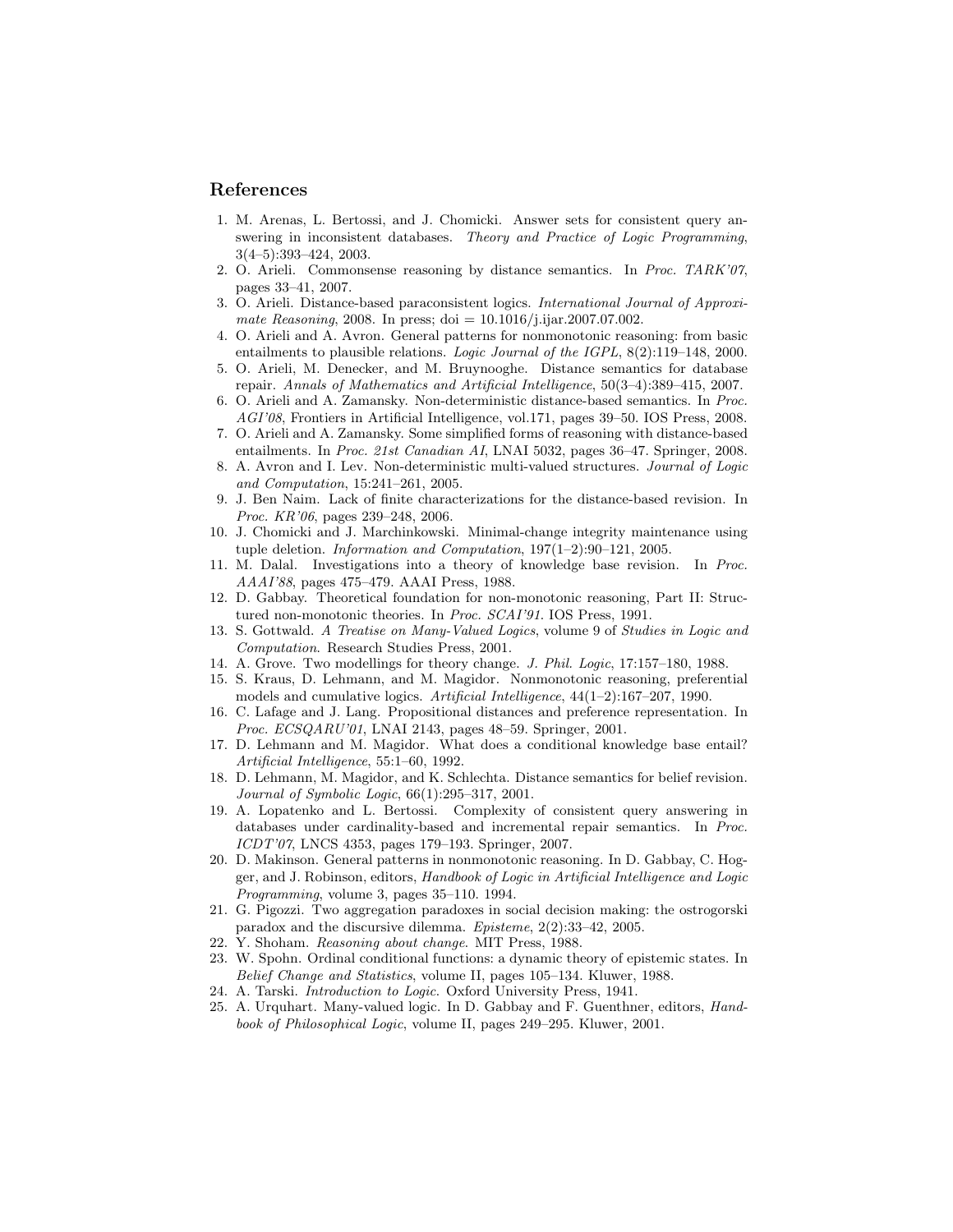# A Supplementary Material

Elaboration on Example 6: Below, we use the following abbreviations:

| $G_1 = (in_1 \wedge in_2),$ | $\psi_1 = (in_1 \vee in_2 \vee in_3) \rightarrow out,$                                                |
|-----------------------------|-------------------------------------------------------------------------------------------------------|
|                             | $out = ((in_1 \wedge in_2) \wedge in_3), \quad \psi_2 = (in_1 \wedge in_2) \leftrightarrow \neg out.$ |

In these notations,  $\Gamma = {\psi_1}$  and  $\Gamma' = {\psi_1, \psi_2}$ . Distances to elements of  $\Lambda_{\mathcal{M}}^{\mathsf{LSF(\Gamma)}}$ M are given below, where  $\delta(\cdot)$  abbreviates  $\delta_{d_U, \Sigma}(\nu, \cdot)$  for the relevant valuation  $\nu$ .

|            | $\overline{in}_1$ |    | $ in_2 $ $in_3$ | $G_1$ |   | $\overline{out}$ $\overline{\left  \delta (\psi _{1}\right  }$ | $\delta(\psi_2)$ | δ<br>$\boldsymbol{I}$ | $\delta$<br>$(T^{\prime}% )\rightarrow(\mathbb{R}^{2n},\mathbb{R}^{2n})$ |
|------------|-------------------|----|-----------------|-------|---|----------------------------------------------------------------|------------------|-----------------------|--------------------------------------------------------------------------|
| $\nu_1$    | t                 | t  | t               | t     | t |                                                                |                  | 0                     | 1                                                                        |
| $\nu_2$    | t                 | t  | t.              | t.    |   |                                                                |                  |                       | 1                                                                        |
| $\nu_3$    | t                 | t  | t.              |       |   |                                                                |                  |                       | 2                                                                        |
| $\nu_4$    | t                 | t  |                 |       |   |                                                                |                  |                       | 1                                                                        |
| $\nu_5$    | t                 | t. |                 |       |   |                                                                |                  |                       | 2                                                                        |
| $\nu_6$    | t                 |    |                 |       |   |                                                                |                  |                       | 2                                                                        |
| $\nu_7$    | t                 |    |                 |       |   |                                                                |                  |                       | $\overline{2}$                                                           |
| $\nu_8$    |                   | t. |                 |       |   |                                                                |                  |                       | 2                                                                        |
| $\nu_9$    |                   | t. |                 |       |   |                                                                |                  |                       | 2                                                                        |
| $\nu_{10}$ |                   |    |                 |       |   |                                                                |                  |                       | 2                                                                        |
| $\nu_{11}$ |                   |    |                 |       |   |                                                                |                  |                       |                                                                          |

Thus,  $\Delta_{\mathcal{S}}(\Gamma) = \{\nu_1, \nu_{11}\}\$ and  $\Delta_{\mathcal{S}}(\Gamma') = \{\nu_1, \nu_2, \nu_4, \nu_{11}\}.$ 

We turn now to the proofs of the propositions in the paper: Proposition 1 and Proposition 2 are easy. The proofs of Propositions 3, 5, and 6 appear in [6]. The proof of Proposition 4 is a variation of the proof of Proposition 39 in [6]. Below, we show the other results:

**Proof of Proposition 7:** Let  $\Gamma = {\psi_1, \ldots, \psi_n}$  and  $\mu \in A_{\mathcal{M}}$ , s.t.  $\mu(\psi) = f$ . As  $\Gamma \models_{\mathcal{S}} \psi, \mu \notin \Delta_{\mathcal{S}}(\Gamma)$ , so there is  $\nu \in \Delta_{\mathcal{S}}(\Gamma)$  with  $\delta_{d,f}^{\mathsf{LSF}(\Gamma)}(\nu,\Gamma) < \delta_{d,f}^{\mathsf{LSF}(\Gamma)}(\mu,\Gamma)$ , i.e.,  $f({d^{|\mathsf{SF}(\Gamma)}(\nu, \psi_1), \dots, d^{|\mathsf{SF}(\Gamma)}(\nu, \psi_n)} > f({d^{|\mathsf{SF}(\Gamma)}(\mu, \psi_1), \dots, d^{|\mathsf{SF}(\Gamma)}(\mu, \psi_n)}).$ As  $\Gamma \models_S \psi$ , it follows that  $\nu(\psi) = t$ . Now, as  $\text{Atoms}(\Gamma \cup \{\psi\}) \cap \text{Atoms}(\{\phi\}) = \emptyset$ , one can easily define an M-valuation  $\sigma$  such that  $\sigma(\varphi) = \nu(\varphi)$  for every  $\varphi \in$  $\mathsf{SF}(T \cup \{\psi\})$  and  $\sigma(\varphi) = \mu(\varphi)$  for every  $\varphi \in \mathsf{SF}(\{\phi\})$ . By Proposition 2, and since  $f$  is hereditary, we have:

$$
\delta_{d,f}^{\text{LSF}(T)}(\sigma, \Gamma \cup \{\phi\}) = f(\{d^{\text{LSF}(T)}(\sigma, \psi_1), \dots, d^{\text{LSF}(T)}(\sigma, \psi_n), d^{\text{LSF}(T)}(\sigma, \phi)\})
$$
\n
$$
= f(\{d^{\text{LSF}(T)}(\nu, \psi_1), \dots, d^{\text{LSF}(T)}(\nu, \psi_n), d^{\text{LSF}(T)}(\mu, \phi)\})
$$
\n
$$
< f(\{d^{\text{LSF}(T)}(\mu, \psi_1), \dots, \delta_{d,f}^{\text{LSF}(T)}(\mu, \psi_n), d^{\text{LSF}(T)}(\mu, \phi)\})
$$
\n
$$
= \delta_{d,f}^{\text{LSF}(T)}(\mu, \Gamma \cup \{\phi\})
$$

Thus, for every  $\mu \in \Lambda_{\mathcal{M}}$  such that  $\mu(\psi) = f$ , there is some  $\sigma \in \Lambda_{\mathcal{M}}$  such that  $\sigma(\psi) = t$  and  $\delta_{d,f}^{\text{1SF}}(\sigma, \Gamma \cup \{\phi\}) < \delta_{d,f}^{\text{1SF}}(\mu, \Gamma \cup \{\phi\})$ . It follows that the elements of  $\Delta_{\mathcal{S}}(\Gamma \cup \{\phi\})$  must satisfy  $\psi$ , and so  $\Gamma, \phi \models_{\mathcal{S}} \psi$ .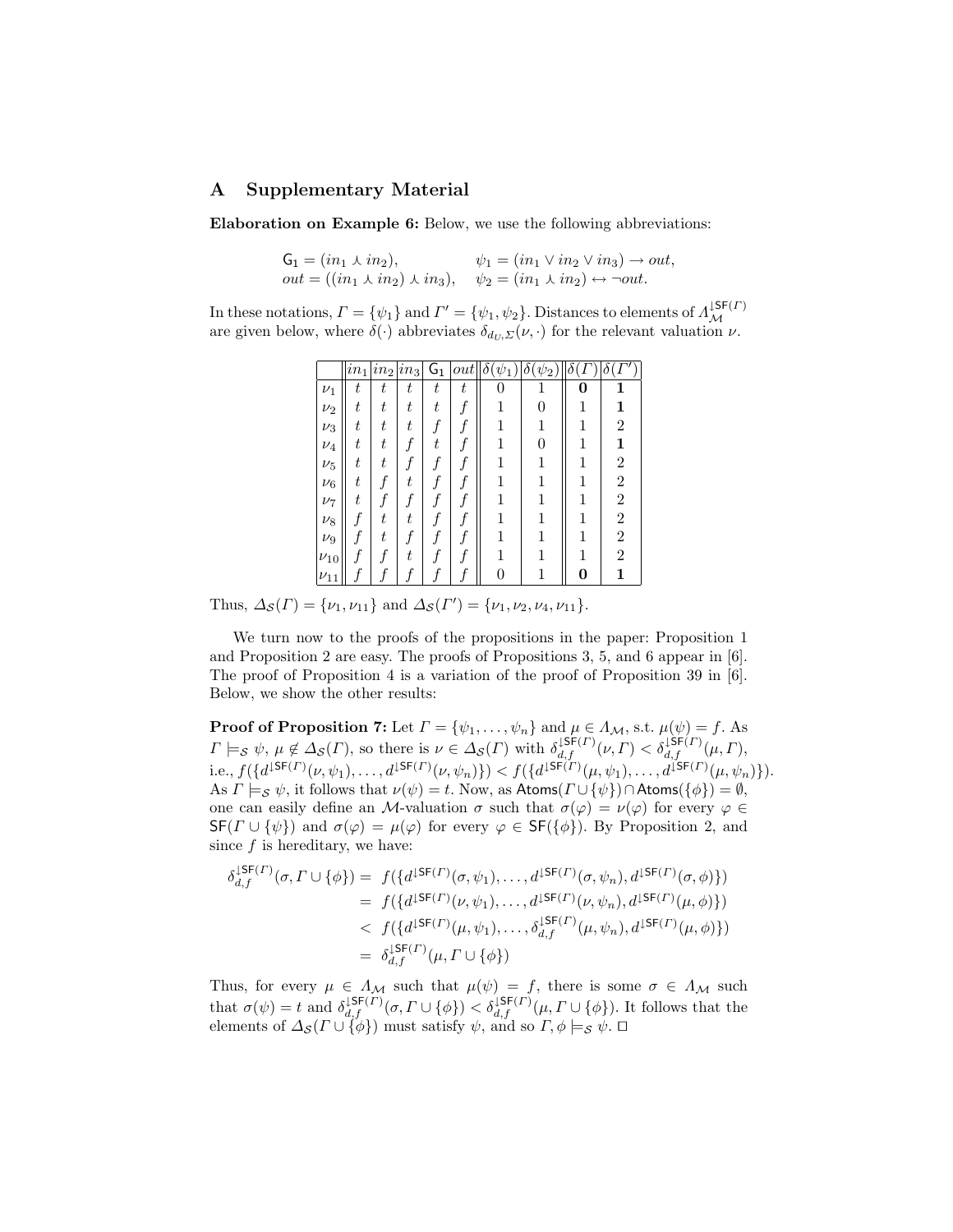Proof of Proposition 8: Cautious reflexivity follows from Proposition 3. The proofs for cautious monotonicity and cautious transitivity are an adaptation of the ones for the deterministic case (see [3]):

For cautious monotonicity, let  $\Gamma = {\gamma_1, \dots, \gamma_n}$  and suppose that  $\Gamma \models_{\mathcal{S}} \psi$ ,  $\Gamma \models_S \phi$ , and  $\nu \in \Delta_S(\Gamma \cup \{\psi\})$ . We show that  $\nu \in \Delta_S(\Gamma)$  and since  $\Gamma \models_S \phi$ this implies that  $\nu \in mod_{\mathcal{M}}(\{\phi\})$ . Indeed, if  $\nu \notin \Delta_{\mathcal{S}}(\Gamma)$ , there is a valuation  $\mu \in \Delta_{\mathcal{S}}(\Gamma)$  so that  $\delta_{d,f}(\mu,\Gamma) < \delta_{d,f}(\nu,\Gamma)$ , i.e.,  $f(\{d(\mu,\gamma_1),\ldots,d(\mu,\gamma_n)\})$  $f({d(\nu, \gamma_1), \ldots, d(\nu, \gamma_n)}).$  Also, as  $\Gamma \models_S \psi, \mu \in mod_{\mathcal{M}}({\{\psi\}}),$  thus  $d(\mu, \psi) = 0.$ By these facts, then,

$$
\delta_{d,f}(\mu, \Gamma \cup \{\psi\}) = f(\{d(\mu, \gamma_1), \dots, d(\mu, \gamma_n), 0\}) \n\leq f(\{d(\nu, \gamma_1), \dots, d(\nu, \gamma_n), 0\}) \n\leq f(\{d(\nu, \gamma_1), \dots, d(\nu, \gamma_n), d(\nu, \psi)\}) = \delta_{d,f}(\nu, \Gamma \cup \{\psi\}),
$$

a contradiction to  $\nu \in \Delta_{\mathcal{S}}(\Gamma \cup \{\psi\}).$ 

For cautious transitivity, let again  $\Gamma = {\gamma_1, \ldots, \gamma_n}$  and assume that  $\Gamma \models_{\mathcal{S}} \psi$ ,  $\Gamma, \psi \models_{\mathcal{S}} \phi$ , and  $\nu \in \Delta_{\mathcal{S}}(\Gamma)$ . We have to show that  $\nu \in mod_{\mathcal{M}}(\{\phi\})$ . Indeed, since  $\nu \in \Delta_{\mathcal{S}}(\Gamma)$ , for all  $\mu \in \Lambda_{\mathcal{M}}$ ,  $f(\{d(\nu, \gamma_1), \ldots, d(\nu, \gamma_n)\}) \leq f(\{d(\mu, \gamma_1), \ldots, d(\mu, \gamma_n)\}).$ Moreover, since  $\Gamma \models_{\mathcal{S}} \psi$ ,  $\nu \in mod_{\mathcal{M}}(\{\psi\})$ , and so  $d(\nu, \psi) = 0 \leq d(\mu, \psi)$ . It follows, then, that for every  $\mu \in A_{\mathcal{M}}$ ,

$$
\delta_{d,f}(\nu, \Gamma \cup \{\psi\}) = f(\{d(\nu, \gamma_1), \dots, d(\nu, \gamma_n), d(\nu, \psi)\})
$$
  
\n
$$
\leq f(\{d(\mu, \gamma_1), \dots, d(\mu, \gamma_n), d(\nu, \psi)\})
$$
  
\n
$$
\leq f(\{d(\mu, \gamma_1), \dots, d(\mu, \gamma_n), d(\mu, \psi)\}) = \delta_{d,f}(\mu, \Gamma \cup \{\psi\}).
$$

Thus,  $\nu \in \Delta_S(\Gamma \cup \{\psi\})$ , and since  $\Gamma, \psi \models_S \phi$ , necessarily  $\nu \in mod_{\mathcal{M}}(\{\phi\})$ .  $\Box$ 

**Proof outline of Proposition 9:** Suppose that  $S$  is a computable setting. By Definition 17, in order to check whether  $\Gamma \models_{\mathcal{S}} \psi$ , one has to check whether  $\Delta_{\mathcal{S}}(\Gamma) \subseteq \text{mod}_{\mathcal{M}}(\psi)$ . For decidability, we show that this condition, which involves infinite sets, can be reduced to an equivalent condition in terms of finite sets. For this, we denote by  $mod_{\mathcal{M}}^{\mathcal{L}}(\psi)$  the set  $\{\mu^{\mathcal{L}} \mid \mu \in mod_{\mathcal{M}}(\psi)\}\)$ . Next, we extend the notions of distance between a valuation and a formula and distance between a valuation and a theory to partial valuations as follows: for every context C such that  $\mathsf{SF}(F) \subseteq \mathsf{C}$ , define, for every  $\nu \in \Lambda_{\mathcal{M}}^{\mathsf{LSF}(F)}$  and every  $\psi \in \Gamma$ ,

$$
- d^{I\mathsf{SF}(T)}(\nu, \psi) =
$$
\n
$$
\begin{cases}\n\min\{d^{I\mathsf{SF}(T)}(\nu^{I\mathsf{SF}(T)}, \mu^{I\mathsf{SF}(T)}) \mid \mu \in mod_{\mathcal{M}}^{I\mathsf{C}}(\psi)\} & \text{if } mod_{\mathcal{M}}^{I\mathsf{C}}(\psi) \neq \emptyset, \\
1 + \max\{d^{I\mathsf{SF}(T)}(\mu_1^{I\mathsf{SF}(T)}, \mu_2^{I\mathsf{SF}(T)}) \mid \mu_1, \mu_2 \in \Lambda_{\mathcal{M}}^{I\mathsf{C}}\} & \text{otherwise.} \\
-\delta_{d,f}^{I\mathsf{SF}(T)}(\nu, \Gamma) = f(\{d^{I\mathsf{SF}(T)}(\nu, \psi_1), \dots, d^{I\mathsf{SF}(T)}(\nu, \psi_n)\}).\n\end{cases}
$$

Note that since all the partial valuations involved in the definitions above are defined on finite contexts, there are finitely many such valuations to check, and so  $d^{\downarrow \mathsf{SF}(T)}(\nu, \psi)$  and  $\delta_{d,f}^{\downarrow \mathsf{SF}(T)}(\nu, \Gamma)$  are computable for every  $\nu \in \Lambda_{\mathcal{M}}^{\downarrow \mathsf{C}}$ . Now, consider